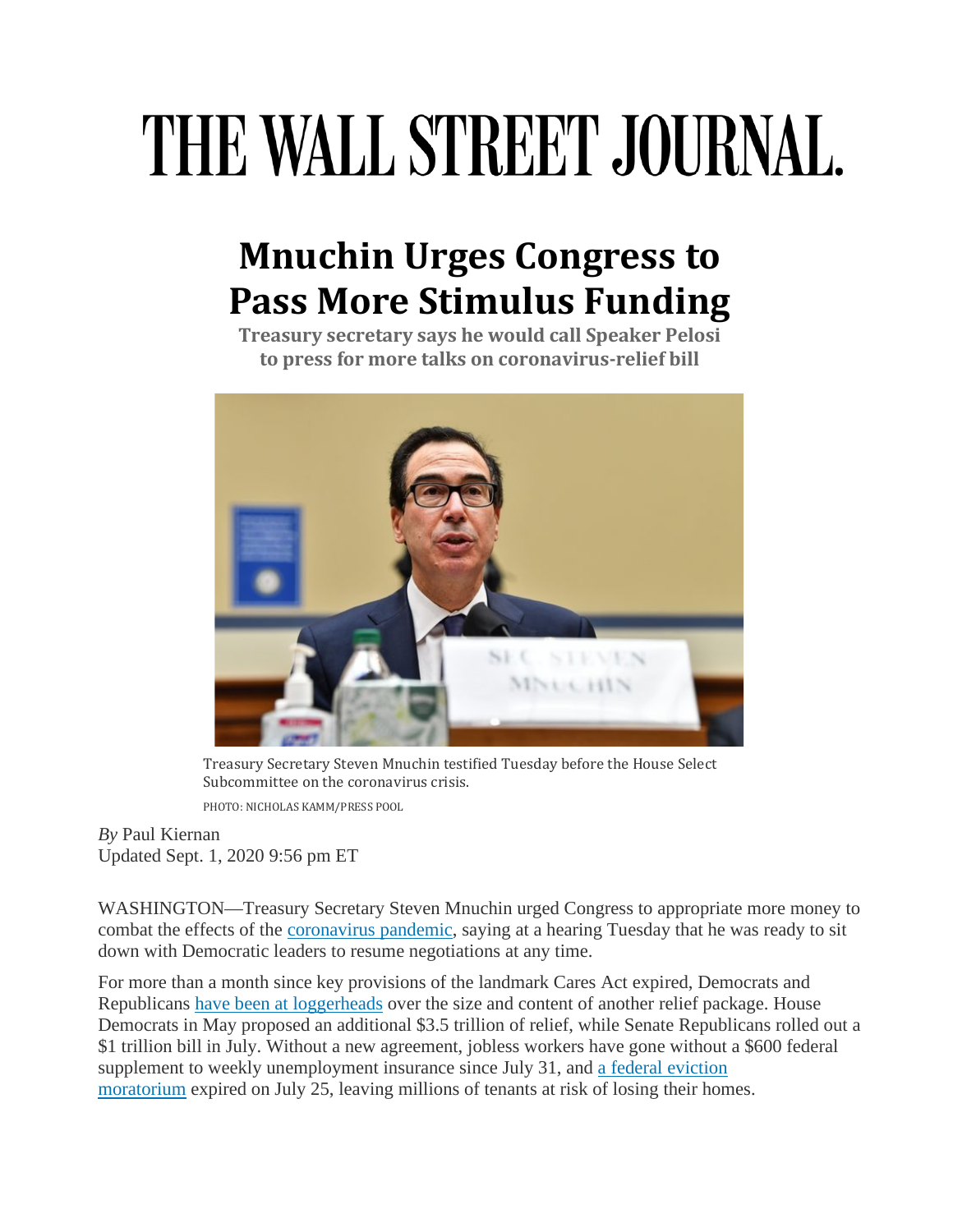The Trump administration is moving to halt evictions through the end of the year in an effort to slow the spread of Covid-19, senior administration officials said Tuesday, adding that it was relying on the authority of the Centers for Disease Control and Prevention to take measures deemed necessary to mitigate the spread of communicable diseases.

In Tuesday's hearing before a congressional panel, Mr. Mnuchin suggested the gap between the two sides may be narrowing and mentioned a new, higher number for the administration's proposed ceiling for a follow-on bill: \$1.5 trillion. The secretary also indicated that the Trump administration has softened its opposition to a Democratic proposal to apportion more money for state and local governments.

"Whether it's one trillion or one-and-a-half trillion, again, let's not get caught on a number," Mr. Mnuchin said. He added that Democrats and Republicans agree that more money is needed for grants for small businesses, enhanced unemployment insurance and direct payments to households.

Mr. Mnuchin said he and White House chief of staff Mark Meadows "conceded…in an effort to get a deal done" to put more money on the table for cities and states.

House Speaker Nancy Pelosi said last week Democrats [wouldn't be willing to accept](https://www.wsj.com/articles/coronavirus-aid-talks-limp-along-between-democrats-white-house-11598561545) anything less than a \$2.2 trillion package. Asked by Rep. Maxine Waters (D., Calif.) whether he would support a deal of that size, Mr. Mnuchin said, "I do not support \$2.2 trillion."

The last known discussion between the sides—a 25-minute phone call between Mrs. Pelosi and Mr. Meadows last week—didn't loosen the stalemate. In response to prodding by Ms. Waters, Mr. Mnuchin said he would call Mrs. Pelosi after Tuesday's hearing.

Mrs. Pelosi later said in a statement that a 36-minute phone call followed, during which she raised a series of concerns that Democrats have about the Trump administration's positions on the next coronavirus relief package. She also blamed Republicans for being unwilling to compromise to reach a deal.

"Sadly this phone call made clear that Democrats and the White House continue to have serious differences understanding the gravity of the situation that America's working families are facing," Mrs. Pelosi said.

As the monthslong impasse has worn on, the White House has sought to use executive power to soften the blow to families and workers from expiring protections.

Under the antieviction measures laid out by the White House officials Tuesday, tenants are eligible for relief from eviction for not paying their rent if they earn less than \$99,000 a year, or \$198,000 for a couple filing jointly. Tenants must show they have taken all possible steps to seek government assistance and declare that Covid-19-related financial hardships are the reason they aren't able to pay rent. They must also declare that they would become homeless or would be forced to move into congregate housing facilities if evicted.

"President Trump is committed to helping hardworking Americans stay in their homes and combating the spread of the coronavirus," White House spokesman Brian Morgenstern said in a statement.

Tenants will still be asked to pay as much rent as they can afford. A senior administration official said the move is "not an invitation to stop paying rent." The rent a tenant owes won't be forgiven.

Enforcement of the CDC order will be adjudicated at the local level, another senior administration official said.